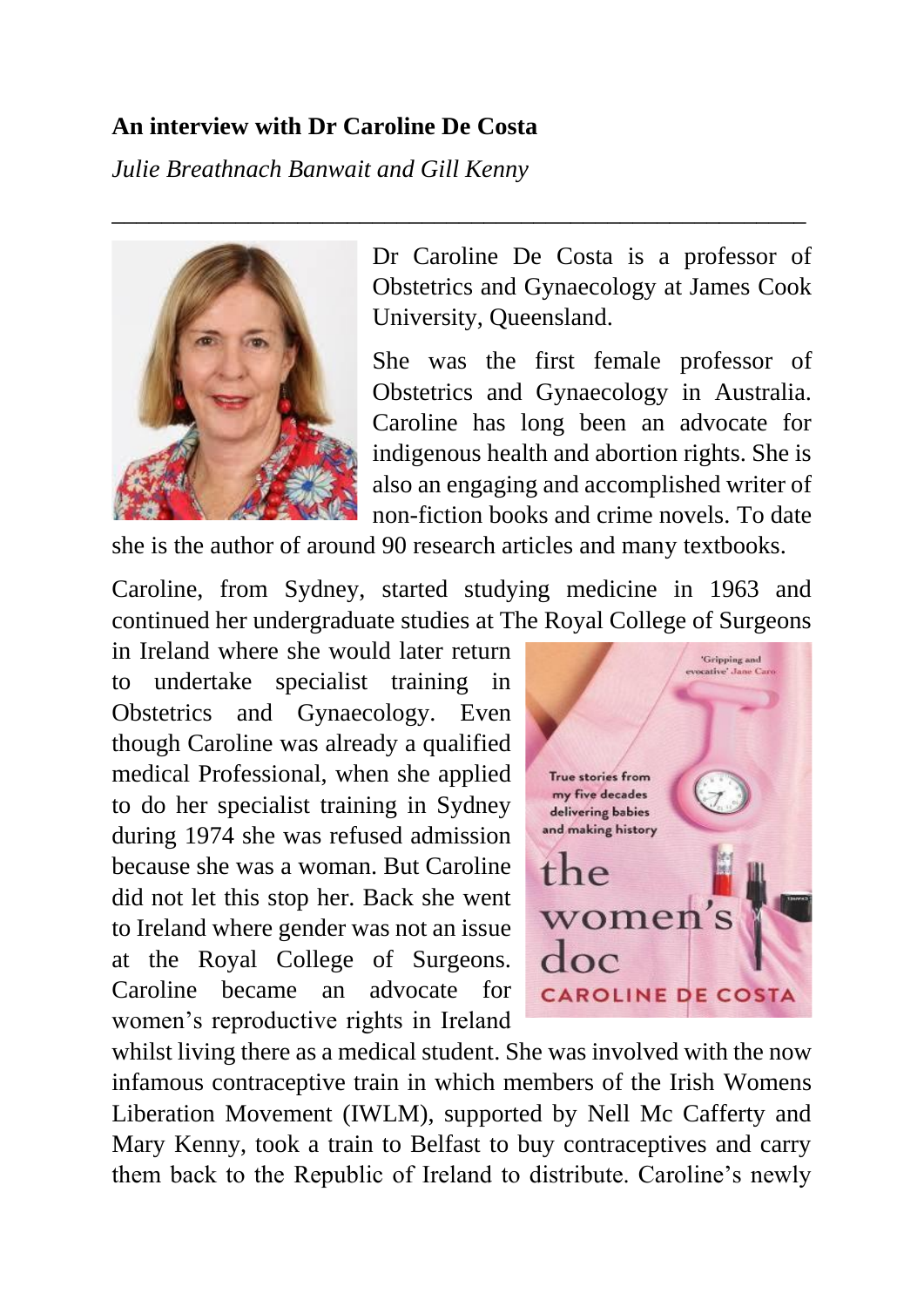published book '*The Women's Doc'* outlines her journey into medicine, her advocacy for women's rights and how she managed to juggle the high demands of a career in medicine with being a mother of seven and a writer.

## *On her background, on what drives her, on her connection with Ireland...........*

*'My paternal grandfather was born in Dublin, in a Protestant family, in 1864 in Synge Street in Dublin, and was educated there. And then I know very little about him because he didn't marry my grandmother until 1917. So he was 50 or thereabouts, when he married and was 52 when my father was born. Although I knew he was born in Ireland and had been Irish, he died 12 years before I was born and I didn't meet him and my father spoke very little about him. Although I have photos of him, in Melbourne, a family tree, showing me where he was. He took himself to South Africa fairly early and he said he was there during the Boer War, although he was not fighting on either side. I know there was an Irish Brigade, supporting the Boers.* 

*But then he came to Australia. And he worked in the Goldfields for quite a while as an accountant. One of his friends there was Herbert Hoover,*  who was an engineer. He maintained a relationship with Herbert *Hoover. Once Herbert went back and became president of the United States, there were letters, according to my grandmother, but they've totally disappeared. But I didn't go to Ireland with the idea that I am of Irish descent. I went there independently. I loved it and I felt very much at home.* 

*My father turned up from Australia to just visit me and see how it's going at the College of Surgeons quite early and stayed a couple of days and he took himself down to the building of registry of births and deaths to find his father's birth certificate, which he did. While he was doing that, they said to him, you can be Irish. You not only can, but you are Irish and you can have an Irish birth certificate and then have an Irish passport, a green passport with a harp on it. At that point, it wasn't the European passport. He was absolutely chuffed. And he got it. And*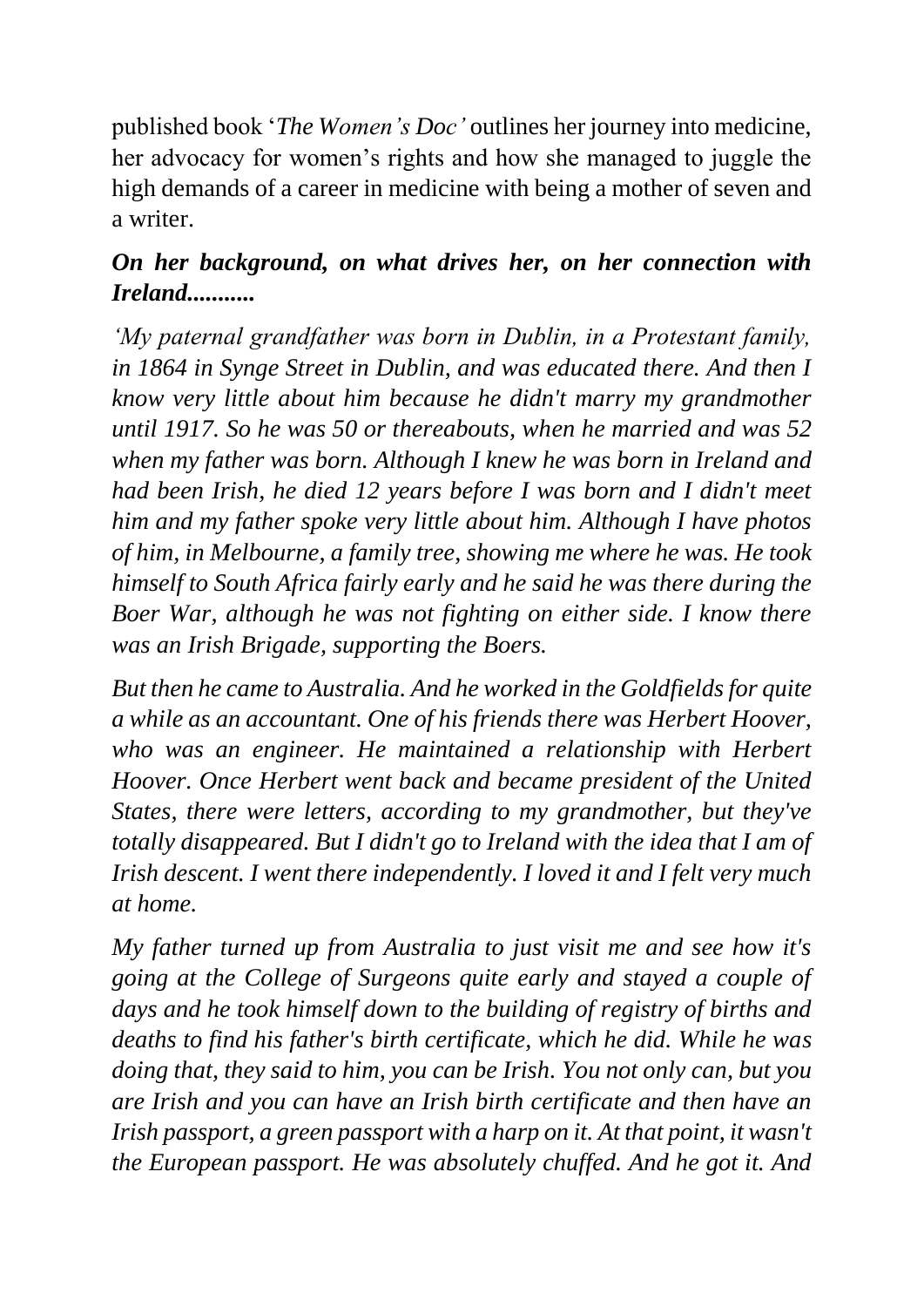*then he said you can be Irish now which I wanted to be because I was living in Ireland.* 

*So I became Irish and all my children are Irish, as well as Australian. I go back to Ireland when they're not holding pandemics! I've got a lot of friends from when I was a student there mainly in Dublin. So the College of Surgeons, even in the 1960s was very multinational and had a very, very good atmosphere, a wonderful place to just be a student but also to study medicine. Medicine was very hard.*

*But I can't really answer that question (on motivation). My parents were both very keen that we should as children be as well educated as possible in whatever direction we wanted to take. My father took us on a road trip from Gibraltar, Spain, France and Italy and the former Yugoslavia, which is over six months in a car and my mother was there too. So when I left Australia, I was 17. My parents were somewhat apprehensive. But they didn't say you can't go and they encouraged us to be curious and to be interested in everything in the world.'* 

### *On being a part of the infamous 'contraceptive train',*

Contraception in the Republic of Ireland had been illegal since 1935 under the 1935 Criminal Law (Amendment) Act but in Northern Ireland it was legal but restricted. Initially, the IWLM were not in agreement on who should go to the North with some suggesting that it was inappropriate for single women to go as it implied that they engaging in pre-marital intercourse.

For those who went, there was the risk of being detained or prosecuted for bringing birth control into the Republic if caught. They also risked exclusion from family and friends and possible social stigma for being involved with such an immoral and rebellious demonstration. During this time, due to the lack of available contraception, families averaged 6-10 children in the Republic of Ireland (ROI) and women faced, in the words of one member and later Fine Gael TD Nuala Fennell, *"the nightmare of unremitting pregnancy*".

This brave act of defiance, with Caroline as part of the group, paved the way for discussions about access to contraception in the ROI and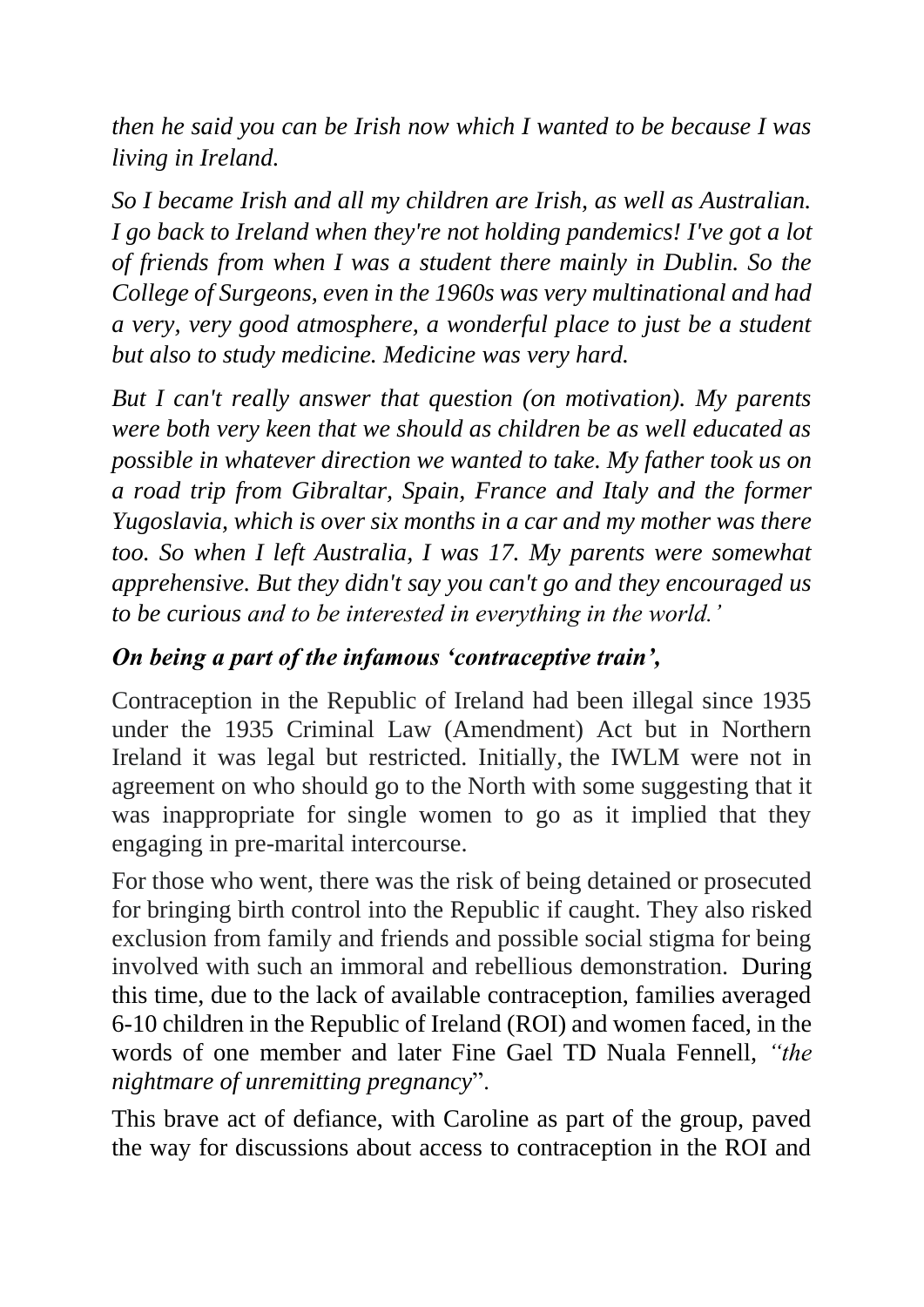particularly highlighted the need to start exploratory discussions on the provision of contraception for Irish women living there.

Preparing for maximum exposure this group of extraordinary women were accompanied by media from. Ireland, the US and Japan.

Caroline describes it as follows:

'*There were demonstrations, women's lib demonstrations in Dublin and meetings with the health minister and things that we all went to as well.* 



*Caroline returning to Connolly station from Belfast*

*So it was all part of a campaign to get contraception, which was completely illegal. But it was good fun. Because it was a beautiful day. We got on the train to go to Belfast and come back with condoms, and we thought we'd try and get the pill, but we didn't have prescriptions. So we bought aspirin and told the customs officers it was the pill, they didn't know the difference.* 

*Now (Nell) McCafferty and Mary Kenny, were at that time journalists and members of the women's lib organization and they were very instrumental in publicising the fact that we were going to do this and getting a group of women together. So there were 47 of us who got on the train and went to Belfast and we got condoms. We were nervous about the day.* 

*But the customs officers, when we got to Dublin, were much more nervous. They didn't know where to look. They were absolutely pink with embarrassment and some of them had no idea what a condom looked like, they didn't know what they were searching for. One of them said 'Miss ave ya got any of them things? And I said yes. He was just completely overwhelmed. So they hung on to us for a while and there was a lot of the press taking photographs. Some asking women "why did you do this?" We were saying you need to have contraception for women. And for Irish men too, but we were pretty much concentrating on the women because they were getting pregnant.*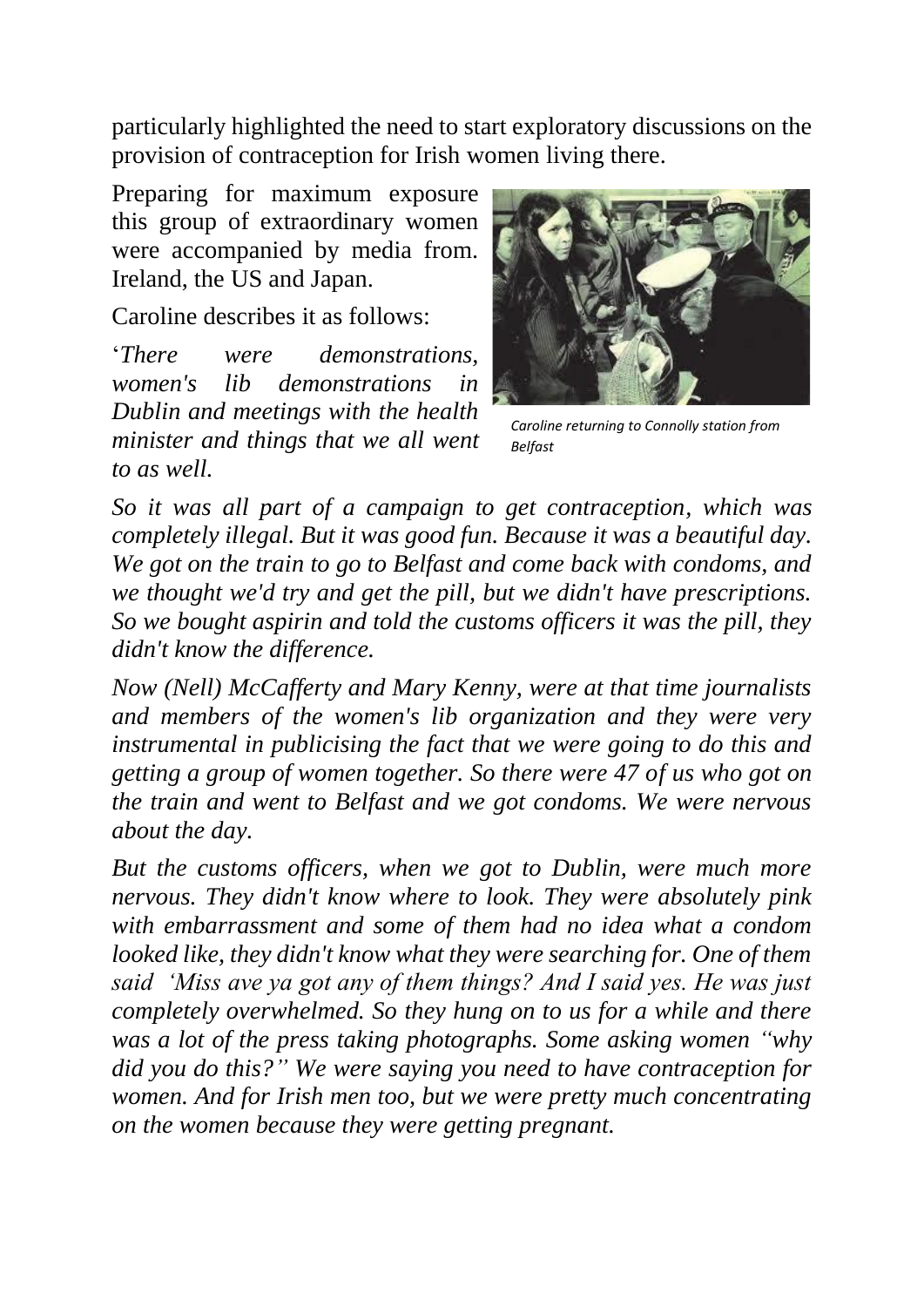*We weren't brought to court but we all had to give our names and addresses and so on. But I think it did focus national attention on the fact that there was no access to contraception. It was illegal, but also the Catholic Church had a stranglehold on women's bodies.'*

The Rough Magic Theatre Company produced a musical in 2015 called *The Train*, written by Arthur Riordan and Bill Whelan of Riverdance fame, based on the story of the contraception train. A musical may seem a rather interesting way to depict an issue of such social significance, however, it quickly became a success. Riordan wrote in the *journal.ie* in 2015 '*I reckoned that the best way to address the bizarre, throughthe-looking-glass world of Irish society in the early nineteen seventies would be through the form of musical theatre'.* The Irish Independent reported *'it hits the emotional hot spot'* and the Irish Times described it as a *'ball of energy, the pace enhanced by a quintet of live musicians....this kinetic production reminds us how far women have come.'*

Caroline, clearly bemused by the idea says '*I just couldn't stop laughing. It was just so funny. There's some great numbers and it really made the point.* 

*'It had a long run in Dublin, it was packed houses all the* 



The Train, Abbey Theatre

*time. And what was really heartening was that there are many young people there who hadn't been around at all in 1971, and who hadn't realised that something so valuable had been completely forbidden to their parents or their grandparents. It had value there. I thought it was very important.'*

# *On the changes she has noticed in Ireland since her time as a medical student......*

Ireland has changed dramatically since the 70's. It has become an affluent society with reduced unemployment and poverty. Social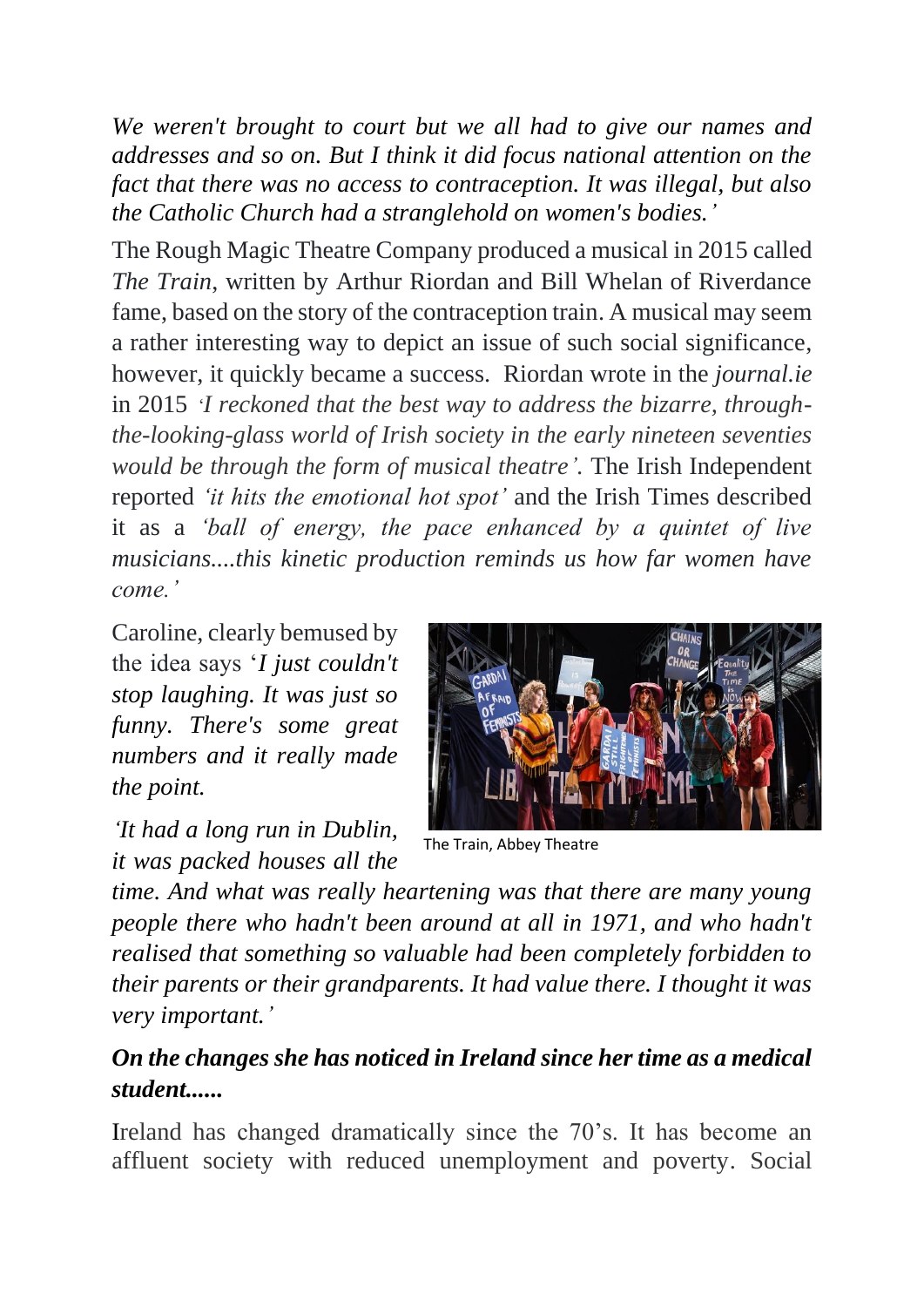change has also been apparent and fast moving, particularly in terms of female participation in the workforce, their involvement in education or changing attitudes generally among and about women (National Economic and Social Council, [1989:](https://www.tandfonline.com/doi/full/10.1080/07907180802452648)117; Fahey & Lyte, [2007;](https://www.tandfonline.com/doi/full/10.1080/07907180802452648) McGinnity *et al.*, [2007\)](https://www.tandfonline.com/doi/full/10.1080/07907180802452648).

Norms and values have evolved and shifted, the choking grip of the Catholic church has been loosened, abortion has been legalised, divorce is now available which has allowed many women freedoms that they had never experienced before. Same sex marriage has been legalised. Since 1973 there have been fourteen amendments to the constitution concerning social justice issues such as abortion, adoption, children, same-sex marriage, divorce and the voting rights of both immigrants and migrants.

The younger Irish generation is generally recognised as being a highly educated and adaptable workforce. Ireland has been considered an attractive base for operations for foreign direct investment companies. The numbers of people completing third level education has risen dramatically particularly over the last two decades.

The emergence of women in national politics has become apparent. Mary Robinson was elected as President in 1990 and subsequently Mary McAleese to the same position in 1997, Mary Harney as Tánaiste. Mary Lou Mc Donald is currently Uachtarán for Sinn Féin, Frances Fitzgerald, Joan Bruton along with numerous others, have brought women to the fore and to positions of power in politics. Caroline, a regular visitor to Ireland, describes the changes she's noticed,

*'The changes have been incredible. Couples live together without getting married and they're having children. So there's equality in relationships there. There is now abortion of course and divorce. I knew many people really who were unhappy in their marriages but they appeared together and it (was) kind of hidden, there was a lot of that kind of thing. Plus, there were lots of people who didn't get themselves organised to separate.*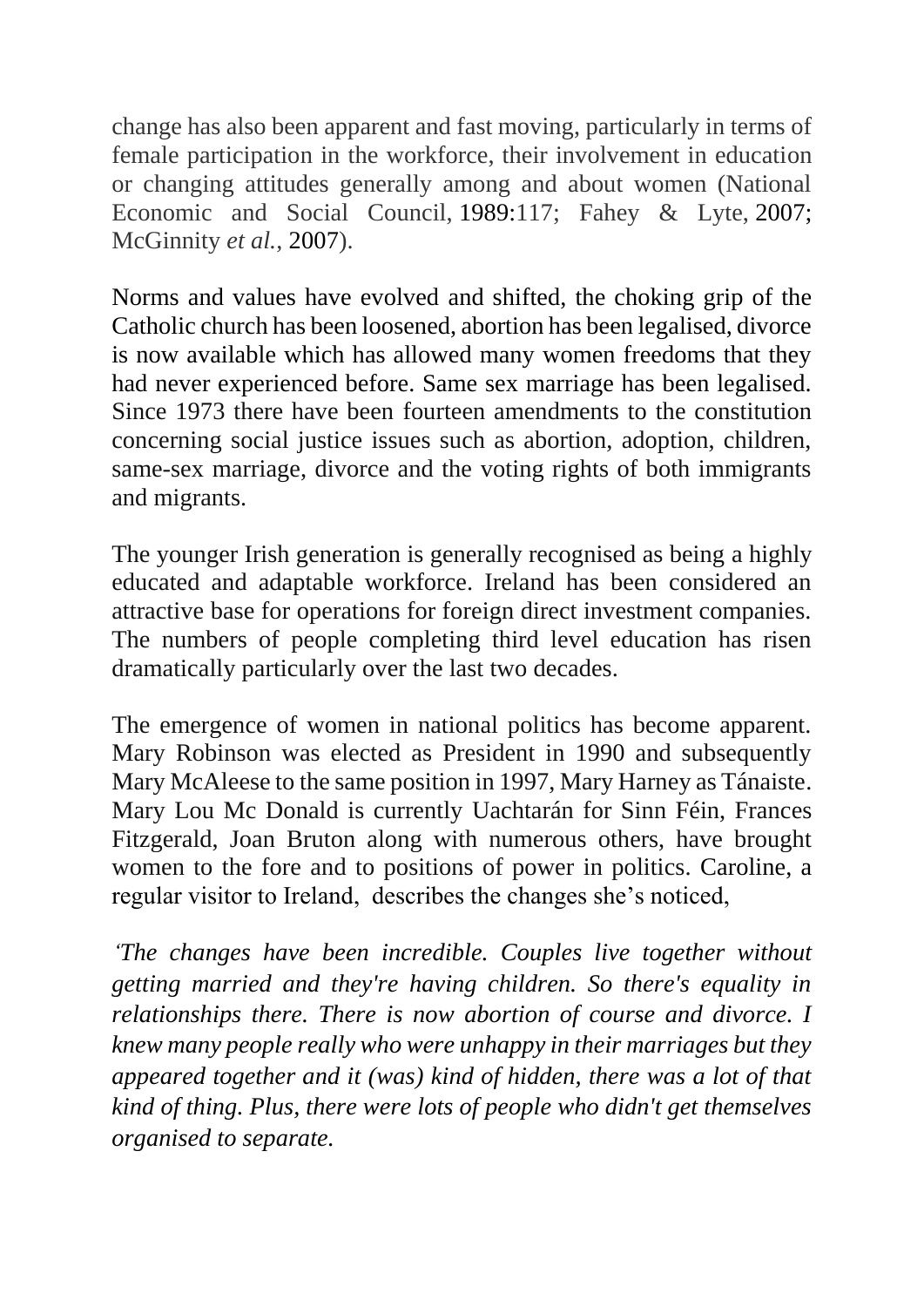*There were a lot of unmarried mothers, so called, who had to give up their children and had to have their babies in secret so there were a lot of adoptions. There are many people who realise that they were adopted and as they grow, wanting to seek out their birth mothers. That has been a phenomenon, for example, illustrated by the film Philomena. I think the standard of living has certainly risen since and you can see that in the shops and buildings, transport and so on. I love the Irish. I feel that I'm Australian but of Irish origin.'*

#### *On receiving the order of Australia and handing it back.....*

The Order of Australia is an [honour](https://en.wikipedia.org/wiki/Order_(distinction)) that recognises Australian citizens for achievement or meritorious service. It was established by the Australian Government in 1975*.* A nomination for such an award usually requires an outline or description about how the nominee is considered to have made a significant contribution to the community. Nominating is an opportunity to acknowledge commitment, service and dedication. Caroline speaks of receiving this award and subsequently why she felt the need to return it.

*'I was very humbled and honored to receive it in 2014. The day I received it was a very happy day, I had it until January this year. But at that time, Margaret Court, a retired Australian tennis player was elevated to the highest level. And I was shocked by that, because she has made so many derogatory and hurtful statements about LGBTQI people. And another doctor had already given up her Order of Australia. And I thought about it and I was concerned about what she said on a number of occasions and when you read what people are supposed to have done for that, they actually use the word 'have benefited humanity' and I felt that this was really, really inappropriate.* 

*I wrote to the Governor General and said, I'm of this opinion, and I*  wish to return the the order, so eventually, I sent it back. My younger *son is gay. I was surprised I received messages and emails and things from people who congratulated me on doing it, which was nice of them. But I also got a bit of hate mail and I realised that this is what you have*